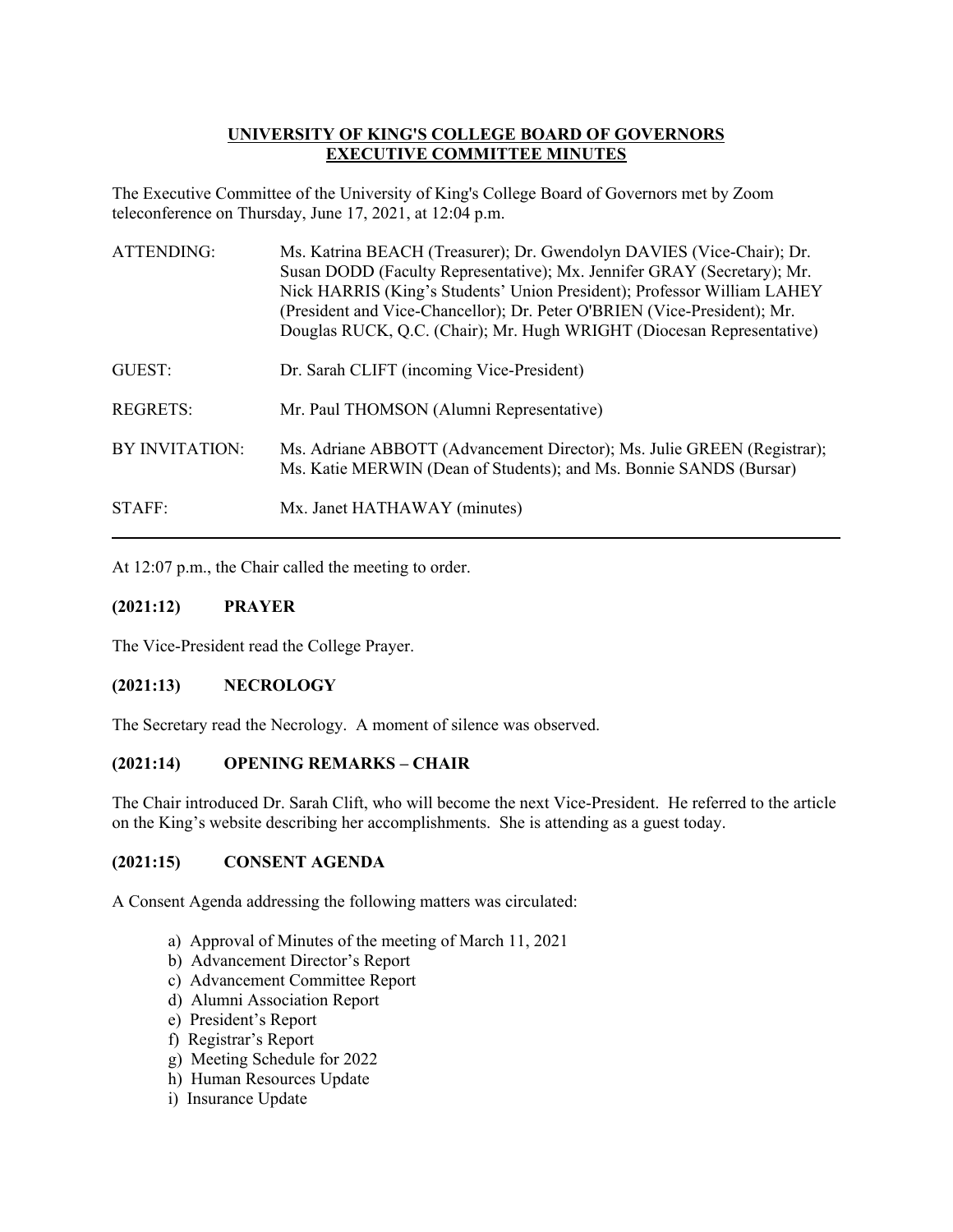The Secretary asked that the Insurance Update be removed from the Consent Agenda. The Secretary also noted that there was a reference to a Registrar's Report, but there was no report in the package. The Registrar advised the report would be forthcoming for the Board Meeting.

# **(2020:16) BUSINESS/DECISION ITEMS**

# **a) MFA IN FICTION**

The Vice-President referred to the MFA in Fiction proposal in the meeting package. He noted that this goes through the approval process at Dalhousie and ultimately at the Maritime Provinces Higher Education Commission (MPHEC). It was felt to be time to bring it to the Board for endorsement. The proposal has worked its way through the School of Journalism and the Planning & Priorities Committee. There are a couple more steps left at Dalhousie relating to the Graduate Studies Program and the Dalhousie Senate. Once that is done, it will be possible to advertise for positions in the program. The hope is to have it available by September 2022. There will be an impact on the Green Book procedures.

The Vice-President noted that this represents the work of a team comprised of Kim Pittaway, Stephen Kimber, and Dean Jobb. The Chair congratulated the team.

Board members asked if this proposed program provides opportunity to diversify the storytelling of the University in the way that the MFA in Creative Nonfiction has done. The Vice-President noted that this was very much in the spirit of the proposal. The MFA in Fiction is a companion piece to the MFA in Creative Nonfiction and is built on the same scaffolding.

# **MOTION: (O'Brien/Harris) that the Executive Committee recommends that the Board approve the Master of Fine Art in Fiction proposal. CARRIED.**

# **b) PROPOSAL FOR A THIRD EQUITY HIRE**

The Vice-President reminded the Board that it had approved in April that King's proceed with two additional Equity, Diversity and Inclusion (EDI) hires following the first two that had been approved, one for FYP and one for Journalism. Independently of this approval, Planning & Priorities had been charged with coming up with a process in making appointments for the various programs.

At 12:23, Mr. Ian Wagschal joined the meeting.

The Vice-President advised that Planning & Priorities determined there should be a third hire added to the two that had already been approved. The rationale for this is presented in the meeting package. This additional hire would allow the teaching allotment to upper year programs. The precise allotment would be left to Faculty. This was approved by Faculty in May and the motion for the Board is picking up from that motion.

Board members commended the work of the Planning & Priorities Committee on this issue.

**MOTION: (O'Brien/Davies) that the Executive Committee recommends to the Board of Governors that in addition to the two EDI hires for 2022-23 approved in April 2021, the Board approve a third EDI hire for either 2022-23 or 2023-24, with determination for which year to be made by Administration in early September 2021. CARRIED.**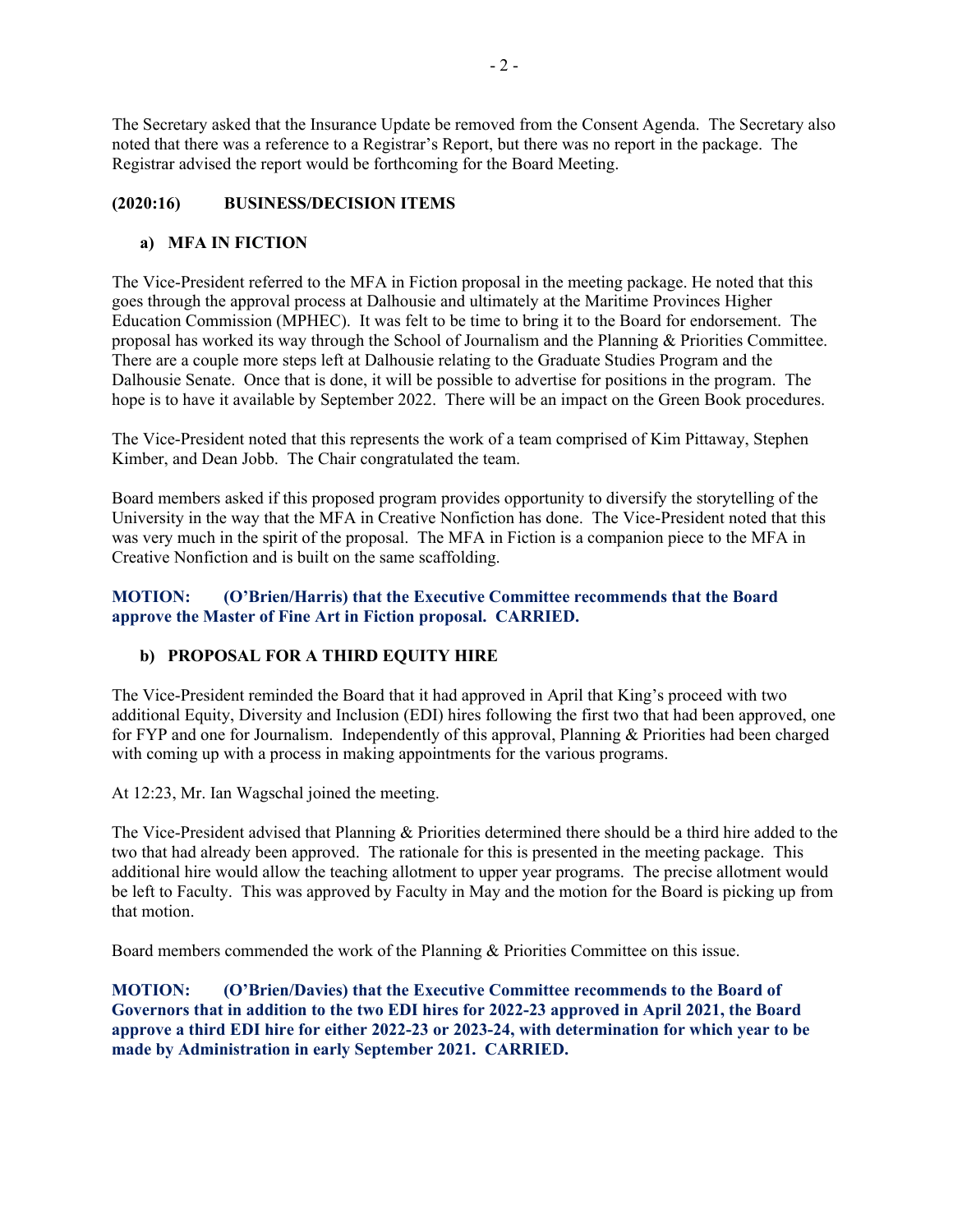## **c) APPROVAL OF SURVEILLANCE POLICY**

The President advised that the Board will be asked to approve this policy, which has been approved by both the Occupational Health and Safety Committee and the Finance, Audit and Risk Committee (FAR). Facilities Director Ian Wagschal joined to answer any questions. There were no questions for Mr. Wagschal or the President.

## **MOTION: (Lahey/Davies) that the Executive Committee recommends that this matter go forward to the Board for approval. CARRIED.**

At 12:35 p.m., Mr. Wagschal left the meeting.

## **d) APPROVAL OF REVISIONS TO THE UNIVERSITY OF KING'S COLLEGE SEXUALIZED VIOLENCE AWARENESS, PREVENTION AND RESPONSE POLICY**

The Vice-President advised that Jordan Roberts, the Sexualized Violence Prevention and Response Officer, would join the meeting and that the revisions to the Policy were in the documents in the package.

At 12:36 p.m., Ms. Roberts joined the meeting.

Ms. Roberts noted that she had received a request from the Board at its December meeting to bring some things back for consideration. More pieces within the Policy need work, but these additional items also require community consultation. The items presented today are the updates that are achievable in the short term. She advised that the first report under the Policy has been completed, which provided valuable insight into where things could be clarified. There were no comments or questions for Ms. Roberts.

## **MOTION: (O'Brien/Harris) that the Executive Committee recommends that the Board of Governors approve the proposed revisions to the Sexualized Violence Awareness, Prevention and Response Policy. CARRIED.**

At 12:39 p.m., Ms. Roberts left the meeting.

## **a) FINANCIAL SUPPORT FOR INTERNATIONAL STUDENTS**

The Bursar highlighted a memo to the Board about financial assistance to international students. In light of the extraordinary challenges faced by international students this year, the University is looking at giving all international students a bursary that will offset the increase in fees that international students will face in 2021-2022. This has the support of FAR.

Board members noted the quick response of University administration on this issue.

**MOTION: (Beach/Harris) that the Executive Committee recommends that the Board of Governors authorize the provision of financial awards to all international students equivalent to the increase in the international differential fee they will be charged for 2021-22. CARRIED.**

## **b) 2020-21 AUDITED FINANCIAL STATEMENTS**

#### $\mathbf{i}$ . **Audited Financial Statements 2020-21**

The Bursar advised that FAR vetted the financial statements in early June and approved the audited financial statements. She referred to her presentation in the meeting package, followed by the audited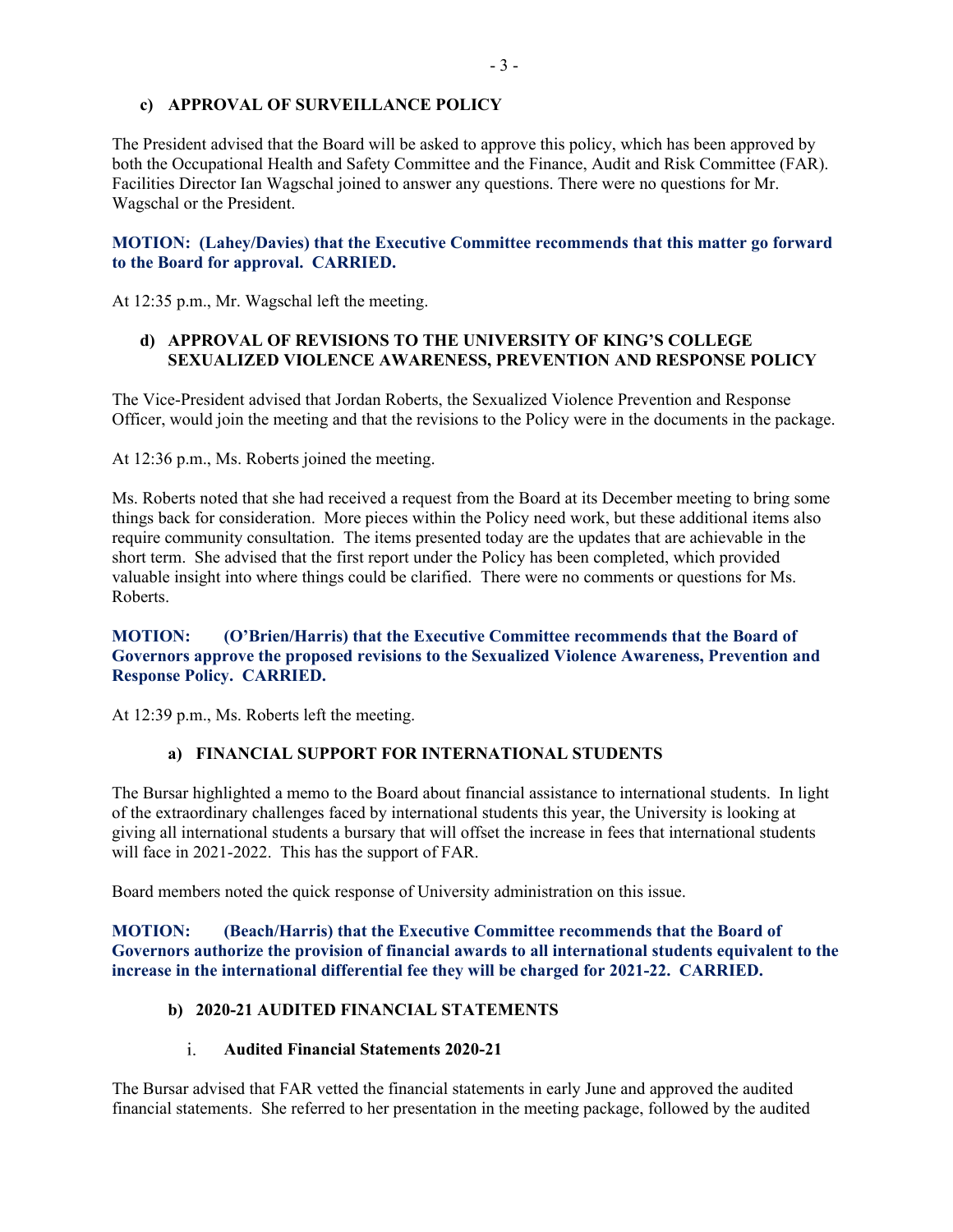financial statements and the Management Discussion and Analysis (MD&A) document. She noted that there was an audited unrestricted operating fund surplus of just over \$1 million, which would have been a deficit in the absence of the provincial grant King's received for COVID expenditures. As the audited financial statements are not on a cash basis, there are no debt payments on the audited financial statements. The reconciliation provided at the end of the MD&A reconciles the budgeted operating cash surplus to the unrestricted operating fund surplus reported in the audited financial statements.

### $ii.$ **Accountability Report – Framework for Investing Internally Restricted Funds**

The Bursar pointed the Board members to the accountability report in the meeting package. By virtue of the resolution passed by the Board in October 2019, \$1,800,000 was authorized. The Bursar noted that of the \$1,800,000, King's has spent about \$500,000.

### iii. **Resolution to Approve 2020-21 Audited Financial Statements**

**MOTION: (Beach/Harris) that the Executive Committee recommends that the Board of Governors approve the University of King's College audited financial statements for the year ending March 31, 2021. CARRIED.**

# **c) 2021-2022 ENROLMENT AND RESIDENCE OCCUPANCY**

The Registrar advised that the trend King's is seeing in applications will show growth in registrations, which is at a seven-year high.

The Dean of Students advised that there will be 212 students guaranteed in residence in the fall and there is a 30-person waitlist. She was confident that King's will meet the 217 target included in the budget.

Board members noted the positive outcomes on both fronts.

# **d) 2021-22 OPERATING BUDGET**

### **Tuition, Ancillary & Auxiliary Fee Increases for 2021-22**  $\mathbf{i}$ .

The Bursar indicated she was seeking approval for a 3% tuition increase in Arts and Science, 1% in Journalism, 2% in the MFA program.

She noted that there is a new fee structure proposed for Residence rooms to better reflect the physical infrastructure of each room. This will be a revenue-neutral approach. The Dean of Students noted that the new fee scale more accurately reflects what the students are getting in terms of rooms.

### $ii.$ **2021-22 Operating Budget**

The Bursar said there will be a separate resolution for tuition and fees and for the budget. She noted that the FAR and the Budget Advisory Committee have reviewed the budget in detail and endorsed it. In April, the Board saw a provisional operating cash deficit of \$1,400,000. King's is now seeing an operating cash surplus of \$300,000, an improvement of \$1,700,000.

The University is now looking at 958 students instead of 905 and residence occupancy of 217 instead of 127 beds. These in combination with a higher operating cash surplus carried over from 2020-21 have contributed to this improvement.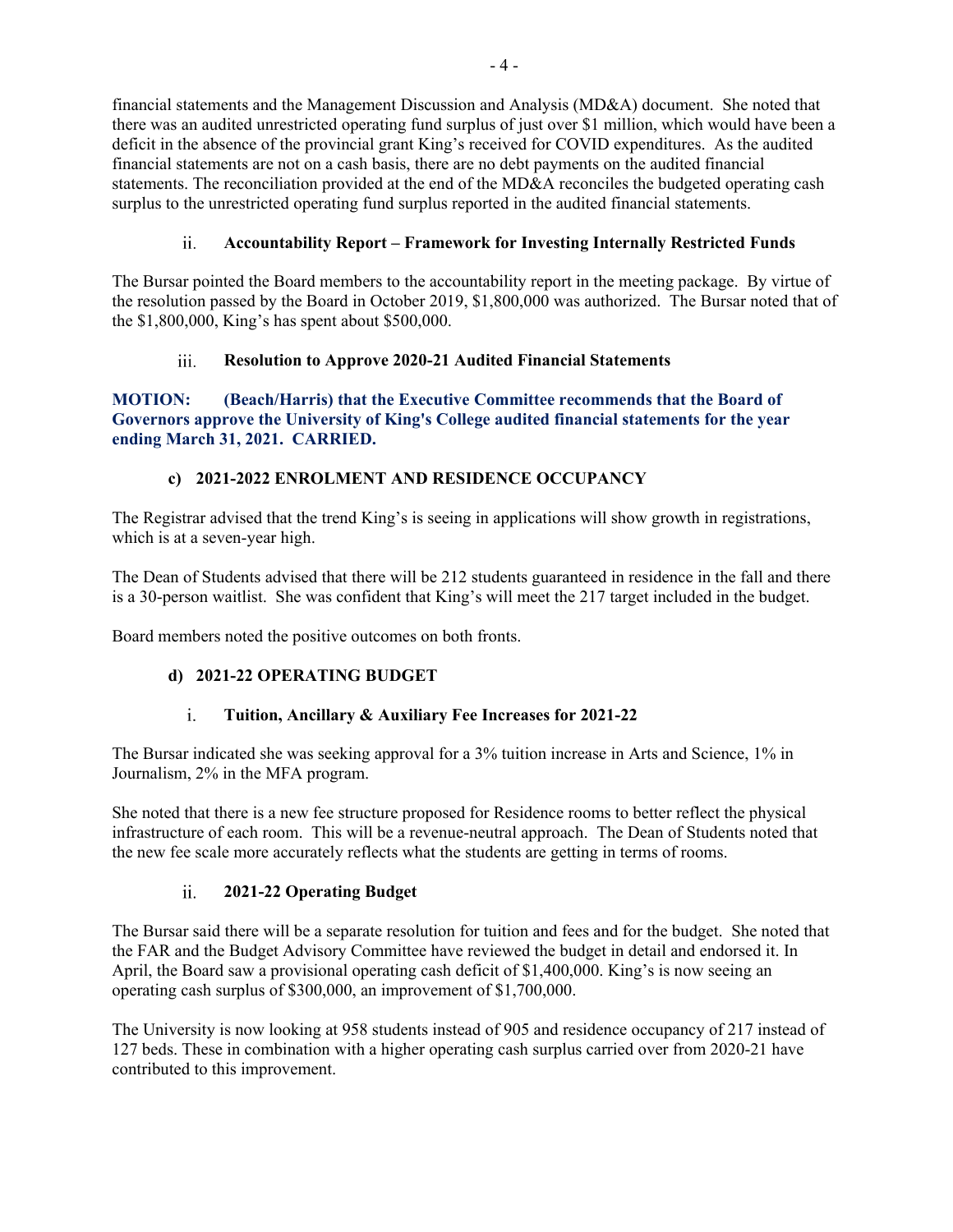The Bursar noted some positive year-end changes have increased the amount of the operating cash surplus from 2020-21 being carried forward to help finance the 2021-22 operating budget. King's had contingencies for professional fees and COVID-19 expenses which were not needed and there were more spending reductions as a result of the pandemic.

The Treasurer noted the hard work of the Bursar and her team.

#### $iii.$ **Resolutions Regarding 2021-22 Operating Budget**

**MOTION: (Davies/O'Brien) Be it resolved that the Executive Committee recommends that the Board of Governors approve the proposed tuition and student fee increases for 2021-22 as presented. CARRIED.**

**MOTION: (Beach/Harris) Be it further resolved that the Executive Committee recommends that the Board of Governors approve the University of King's College operating budget for the 2021- 2022 fiscal year. CARRIED.**

The Chair called for a 10-minute break.

1:12 p.m., the meeting resumed.

## **(2021:17) ITEM REMOVED FROM CONSENT AGENDA – INSURANCE UPDATE**

Board members discussed with the Bursar the memo provided in the meeting package.

## **MOTION: (Gray/Wright) moved that the Consent Agenda be approved. CARRIED.**

## **(2021:18) GOVERNANCE, HUMAN RESOURCES AND NOMINATING COMMITTEE REPORT**

The Secretary, as Chair of the Governance, Human Resources and Nominating Committee, proposed that the following resolutions be recommended for approval by the Board of Governors:

### **a) APPOINTMENTS AND RENEWALS**

At 1:19 p.m., the Chair left the meeting and moved into a breakout room.

**MOTION: (Gray/Dodd) that the Executive Committee recommend to the Board of Governors that the term of Mr. Doug Ruck as a Co-opted Member of the Board be renewed for a period of four years and also that the term of Mr. Ruck as Chair be renewed for a period of three years. CARRIED.**

At 1:20 p.m., the Chair returned to the meeting.

At 1:21 p.m., Dr. Davies left the meeting and moved into a breakout room.

# **MOTION: (Gray/Harris) that the Executive Committee recommend to the Board of Governors that Dr. Gwen Davies be renewed as Vice Chair of the Board of Governors for a period of two years. CARRIED.**

At 1:22 p.m., Dr. Davies returned to the meeting.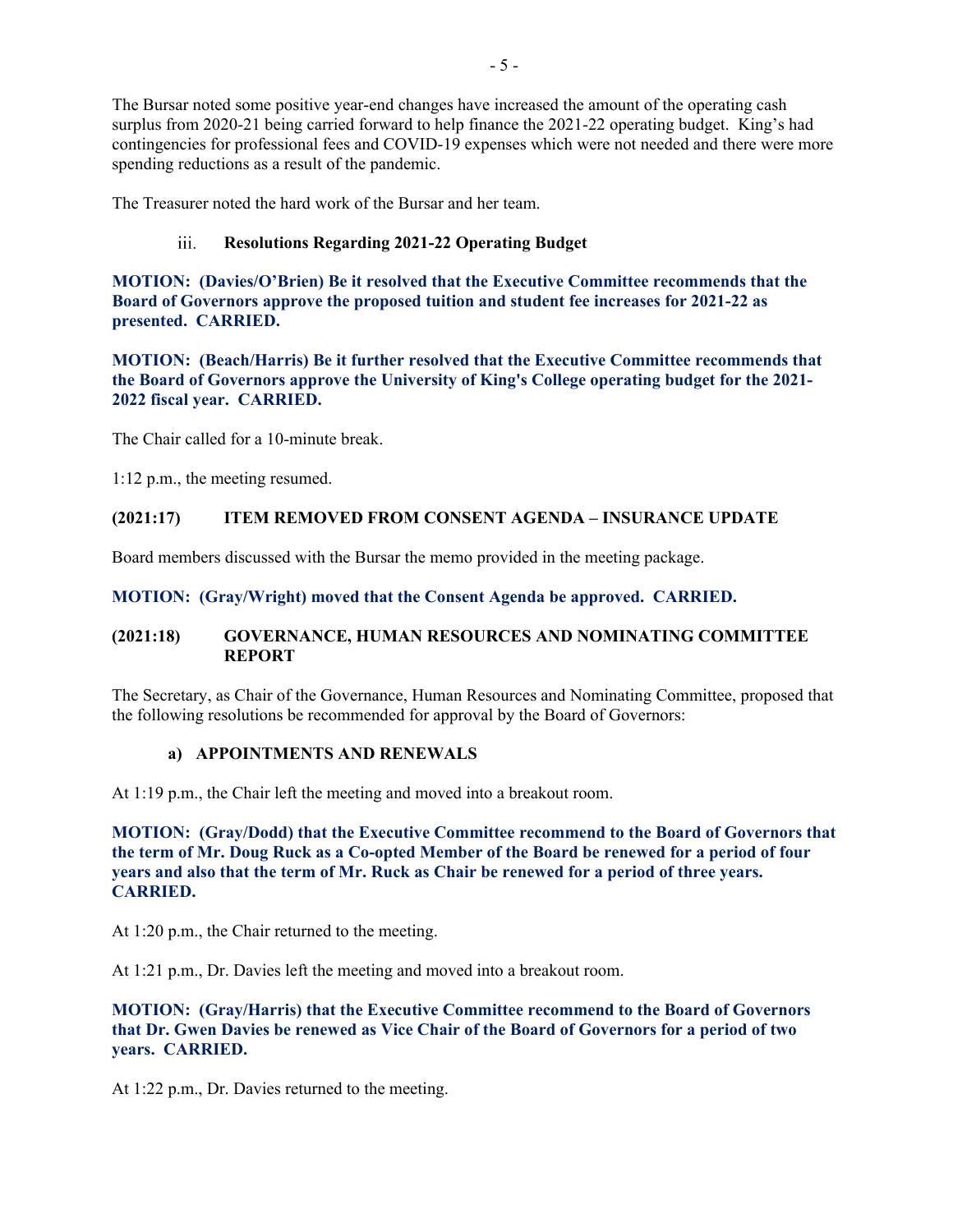At 1:23 p.m., the Treasurer left the meeting and moved into a breakout room.

**MOTION: (Gray/Harris) that the Executive Committee recommend to the Board of Governors that Ms. Katrina Beach be appointed as Treasurer of the Board until the next Annual Meeting of the Board and be confirmed as Chair of the Finance, Audit and Risk Committee. CARRIED.**

At 1:24 p.m., the Treasurer returned to the meeting.

At 1:24 p.m., Mr. Wright left the meeting and moved into a breakout room.

**MOTION: (Gray/Dodd) that the Executive Committee recommend to the Board of Governors that Mr. Hugh Wright be confirmed as Chair of the Campus Planning Committee until the next Annual Meeting of the Board. CARRIED.**

The Secretary noted that it is an annual appointment.

At 1:26 p.m., the Secretary left the meeting.

**MOTION: (Wright/Davies) that the Executive Committee recommend to the Board of Governors that Mx. Jennifer Gray be appointed Secretary of the Board and of the Executive Committee until the next Annual Meeting of the Board, and that she be confirmed as Chair of the Governance, Human Resources and Nominating Committee. CARRIED.**

At 1:27 p.m., the Secretary rejoined the meeting.

The Secretary read out the remaining resolutions and proposed that they be moved as an omnibus resolution:

**MOTION: (Gray/Harris) that the Executive Committee recommend to the Board of Governors that the term of Mr. Tom Eisenhauer as a Co-opted Member of the Board be renewed for a period of two years and that Mr. Eisenhauer be confirmed as Chair of the Investment Committee. That the term of Ms. Stephanie McGrath as a Co-opted Member of the Board be renewed for a period of four years and that Ms. McGrath be confirmed as a member of the Advancement Committee.**

**That Ms. Catherine Martin be confirmed as a member of the Equity Committee until the next Annual Meeting of the Board. CARRIED.**

The Secretary noted that co-opted members normally serve a maximum of two terms of four years, but Mr. Eisenhauer has already served two terms and this two-year extension is permitted.

## **b) APPOINTMENT OF AUDITORS OF THE UNIVERSITY**

**MOTION: (Gray/Beach) that the Executive Committee recommend to the Board of Governors that KPMG LLP be appointed as auditors to the University until the next Annual Meeting of the Board. CARRIED.**

**c) CONFIRMATION OF COMMITTEES OF THE BOARD AND MEMBERSHIP (WHERE REQUIRED)**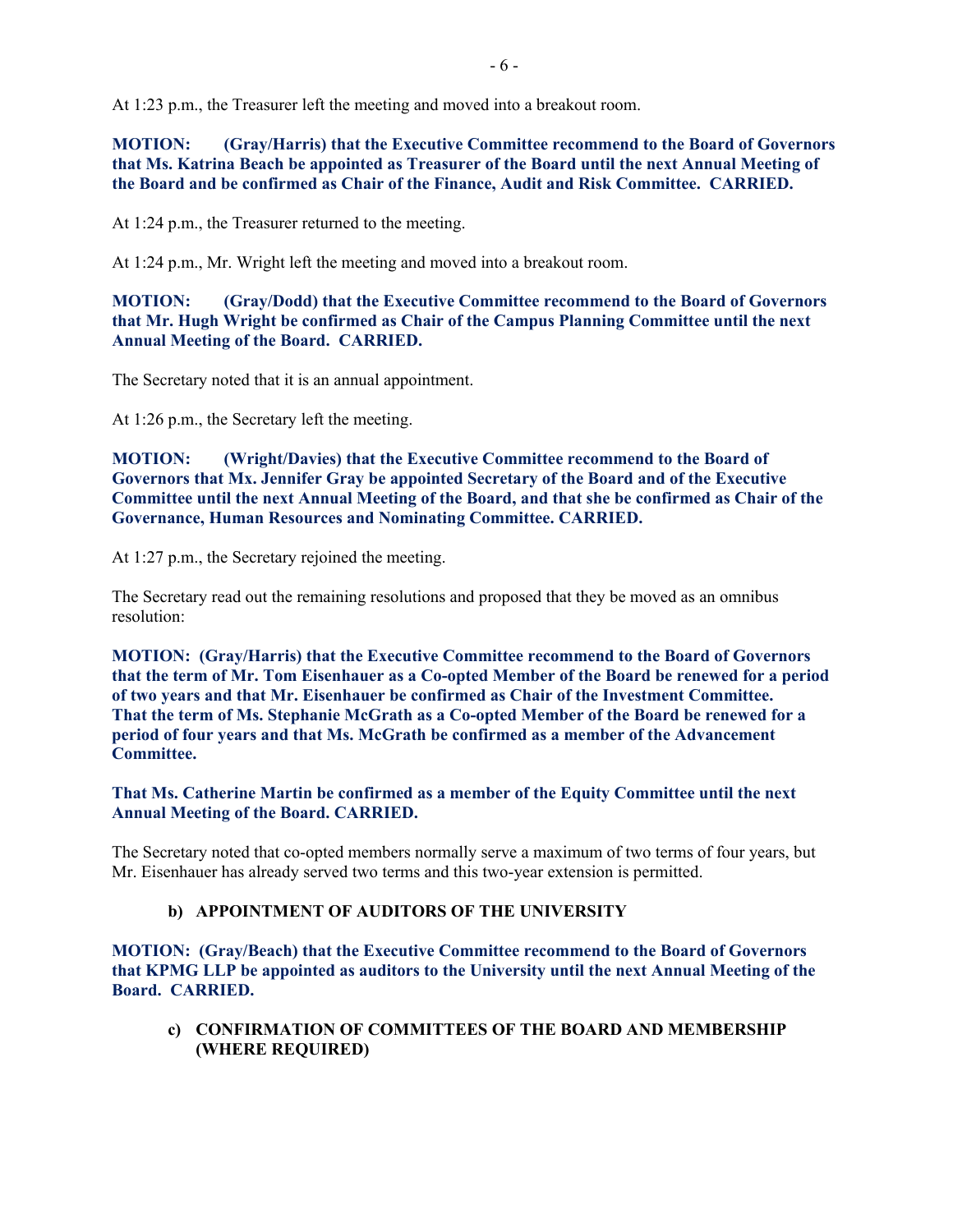**MOTION: (Gray/Harris) that the Executive Committee recommend to the Board of Governors that until the next Annual Meeting of the Board, the following Committees be confirmed and as applicable, the membership hereby confirmed or appointed:**

**Equity Honorary Degrees Advancement Board of Appeal and Discipline Executive (Committee and membership) Campus Planning (Committee and membership) Finance, Audit and Risk (Committee and membership) Governance Human Resources and Nominating Investment**

## **CARRIED.**

## **d) TERMS OF REFERENCE AMENDMENTS**

**MOTION: (Gray/O'Brien) that the Executive Committee recommend to the Board of Governors that the Terms of Reference for the Investment Committee be amended in paragraph (i) of Section A. General Investment Oversight to read: "Ensuring that an annual report covering the University's Endowment Funds and related policies,** *including the Responsible Investing Policy***…" CARRIED.**

## **(2021:19) KING'S STUDENTS' UNION REPORT**

The KSU President noted the full KSU report was in the meeting package. The theme for Orientation Week this year is Onward, indicative of moving forward. The KSU is looking at a mix of about 20 percent online and 80 percent in-person events.

KSU Council held an emergency meeting to discuss concrete action following the revelation of the 215 children's remains found at the Kamloops Indian Residential School. The KSU donated funds to the Indian Residential School Survivor Society and wrote letters to the Prime Minister, the Minister of Indigenous Affairs, and the local Member of Parliament, urging Federal Government leaders to act. The KSU committed to working in tandem with the University to implement some of the Truth and Reconciliation Commission's 94 calls to action.

The Greenshield health plan will have additional supports next year for mental health, including coverage for social workers and counselling.

The President and the KSU President have started a social media vaccination campaign to encourage community members to get out there and get vaccinated.

### **(2021:20) VICE-RESIDENT'S REPORT**

The Vice-President highlighted the new Carnegie hiring process. The shortlist has been confirmed but the human resources process with Dalhousie is a bit slow. The new Vice-President will be on deck for this.

Janet Hathaway, our University Librarian and Archivist is leaving. The Vice-President thanked Janet for her work.